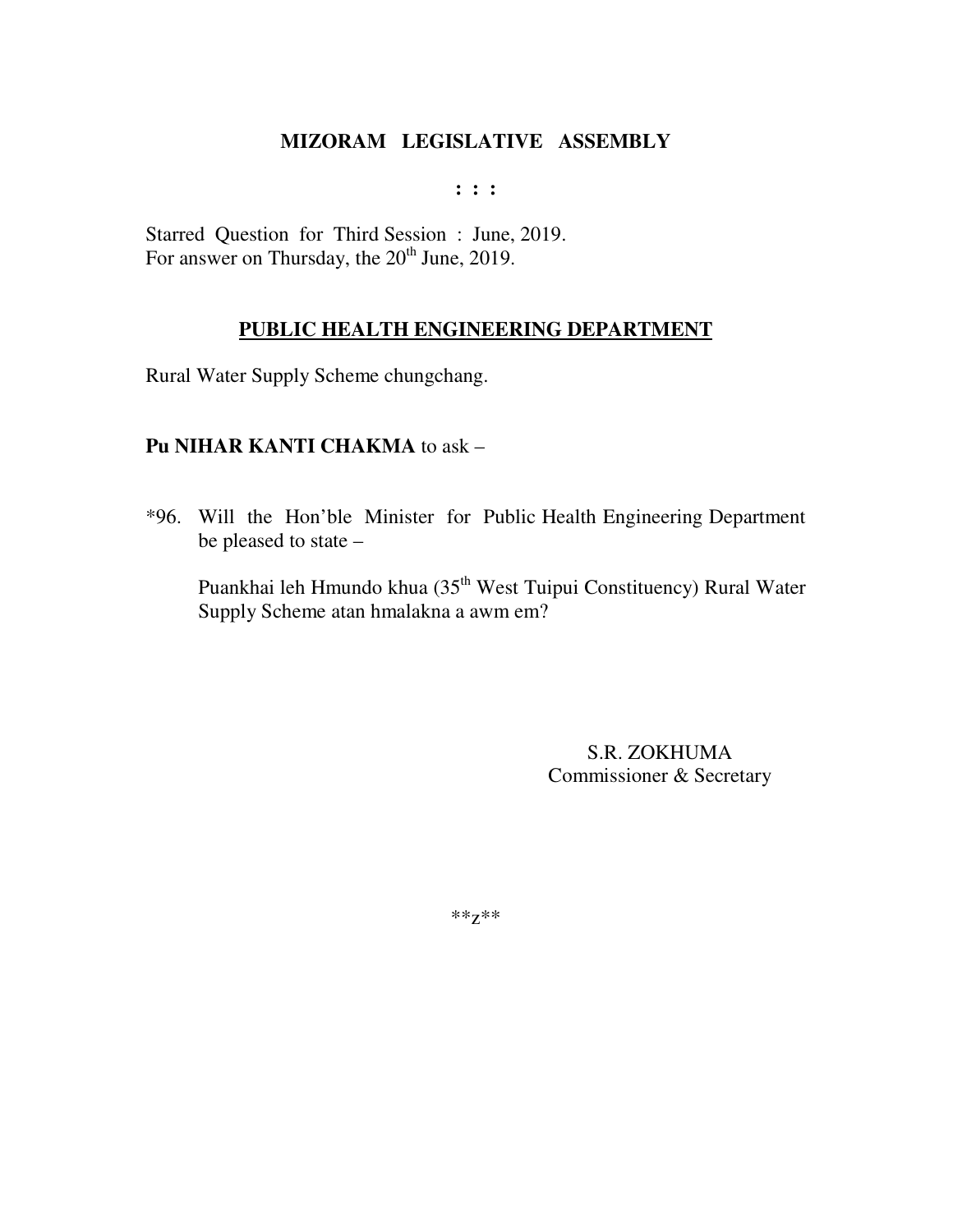Starred Question for Third Session : June, 2019. For answer on Thursday the  $20<sup>th</sup>$  June, 2019.

#### **LAND REVENUE & SETTLEMENT DEPARTMENT**

Surveyor post ruak leh Training Institute sak chungchang.

#### **Pu C. LALSAWIVUNGA** to ask –

- \*97. Will the Hon'ble Minister for Land Revenue & Settlement Department be pleased to state –
	- (a) Surveyor post ruak engzatnge awm?
	- (b) Surveyor indaih lohna avanga hna kal muang lutuk tiziaawm turin surveyor post ruak hnawhkhat turin ruahmanna siam a ni em?
	- (c) Kum 2008 vela Surveyor Training Institute sakna tura Hualngo hmun a ram zau taka laih zawl-ah hian Training Institute tur building sak thuai tum a ni em?

 S.R. ZOKHUMA Commissioner & Secretary

\*\*B\*\*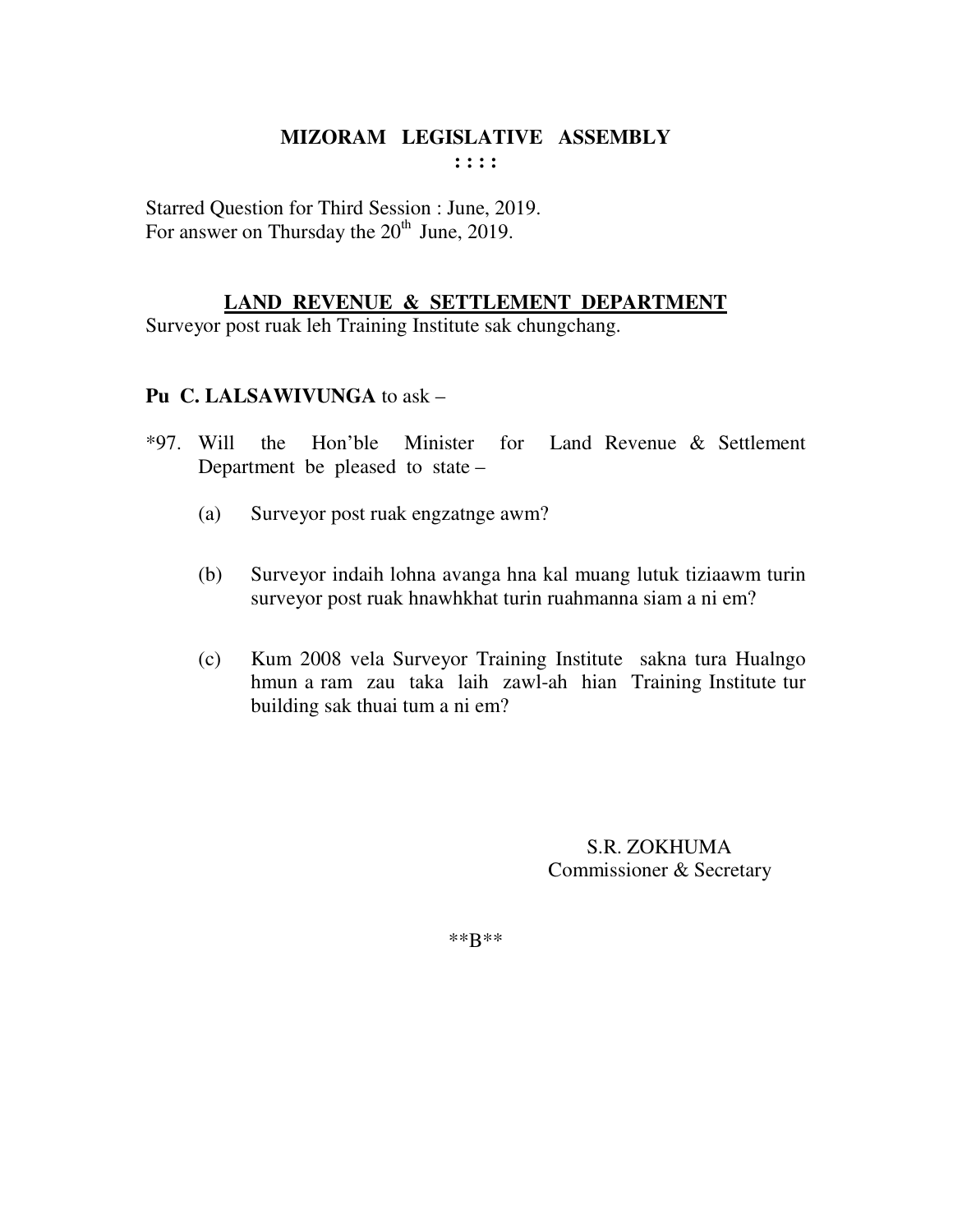$: : : :$ 

Starred Question for Third Session : June, 2019. For answer on Thursday the 20<sup>th</sup> June, 2019.

# FOOD, CIVIL SUPPLIES & CONSUMERS' AFFAIRS **DEPARTMENT**

Buhfai quality chungchang.

#### Pu LALRINDIKA RALTE to ask -

\*98. Will the Hon'ble Minister for Food, Civil Supplies & Consumers' Affairs Department be pleased to state -

Tuna FCS & CA Department in Mizofed kaltlang a buhfai a lei quality hi Supply Department duhthusam a tha a ni em?

> S.R. ZOKHUMA Commissioner & Secretary

\*\* $B***$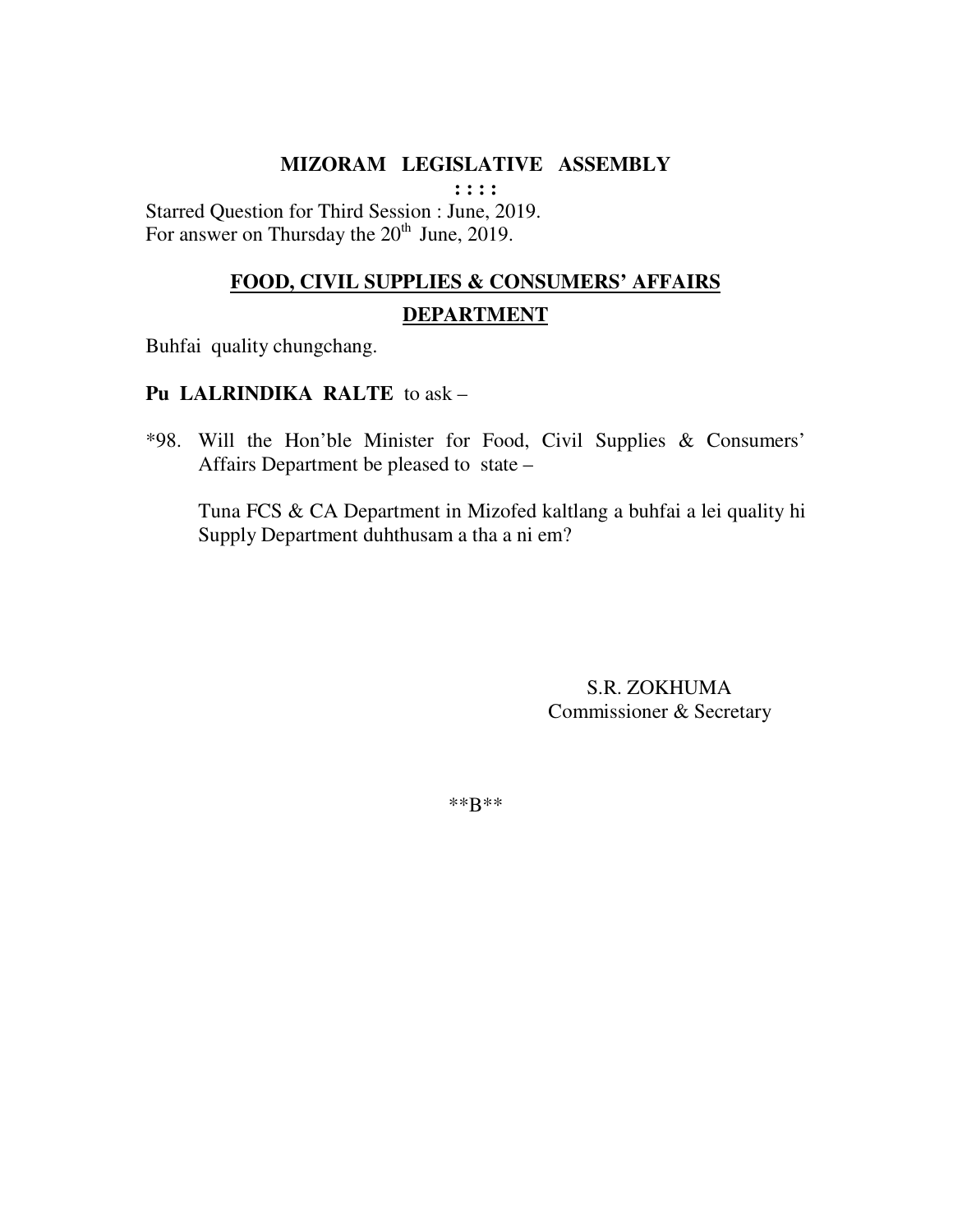Starred Question for Third Session : June, 2019. For answer on Thursday, the 20<sup>th</sup> June, 2019.

#### **LAND REVENUE & SETTLEMENT DEPARTMENT**

CADC huam chhunga inhmun chungchang.

## **Pu LALDUHOMA** to ask –

- \*99. Will the Hon'ble Minister for Land Revenue & Settlement Department be pleased to state –
	- a) Chakma Autonomous District Council huam chhungah Mizote tana inhmun lo ram neih phal lohna Dan an siam em ni?
	- b) Chutiang Dan chu siam theihna an nei em? An neih chuan a Dan leh Section te.

S.R. ZOKHUMA Commissioner & Secretary

….h…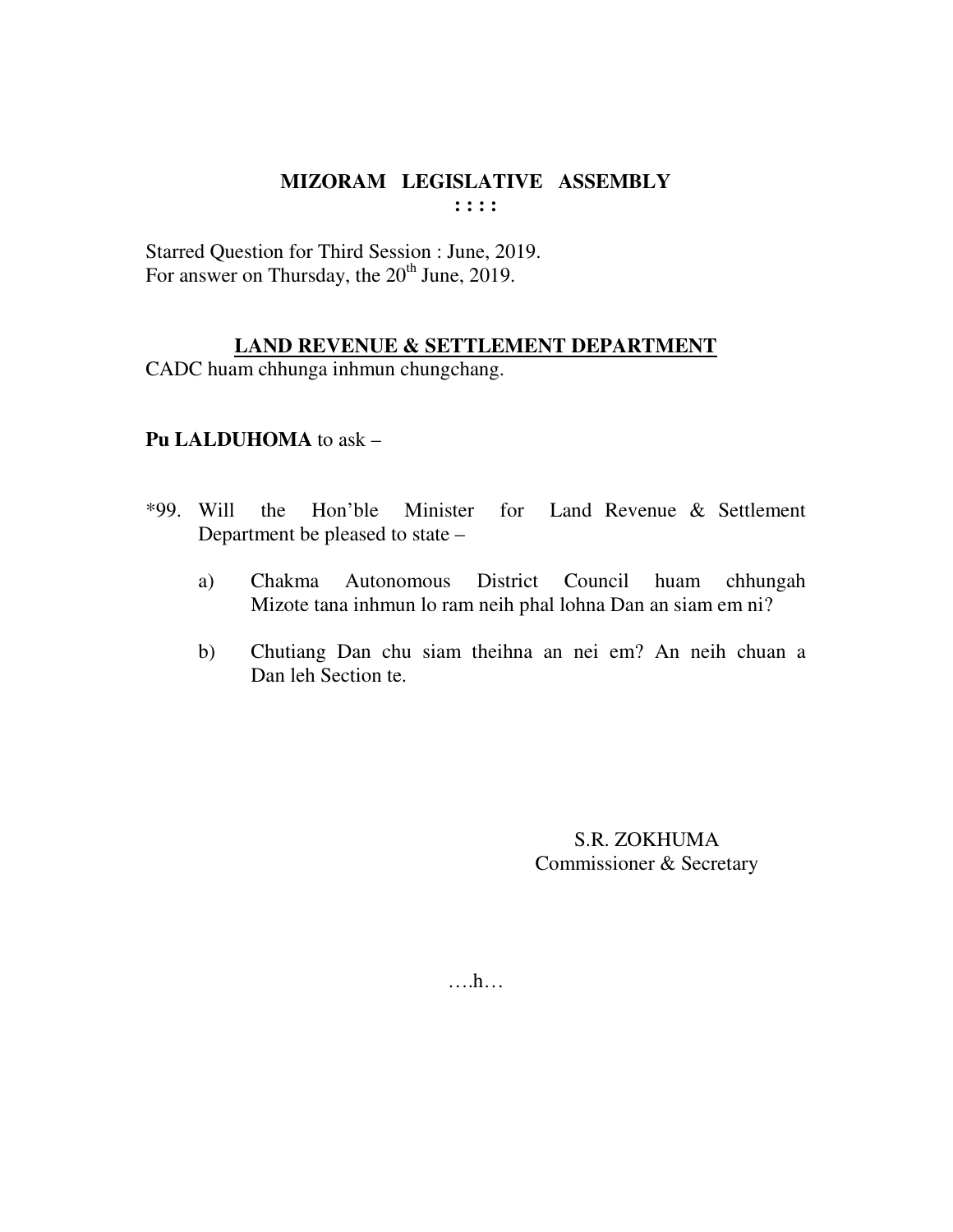Starred Question for Third Session : June, 2019. For answer on Thursday, the  $20<sup>th</sup>$  June, 2019.

#### **EXCISE & NARCOTICS DEPARTMENT**

Zu hralh zat leh zu avanga thi zat chungchang.

#### **Dr. K. PACHHUNGA** to ask -

- \*100. Will the Hon'ble Minister for Excise & Narcotics Department be pleased to state –
	- a) Kum 2014 Congress Sorkarin zu an zawrh atang khan MNF Sorkarin a tihtawp thleng khan zu Bottles/litres engzat nge an hralh ?
	- b) Zu avanga thi Mizoramah 2014 atanga vawiin ni thlengin engzat nge awm ?

 S.R. ZOKHUMA Commissioner & Secretary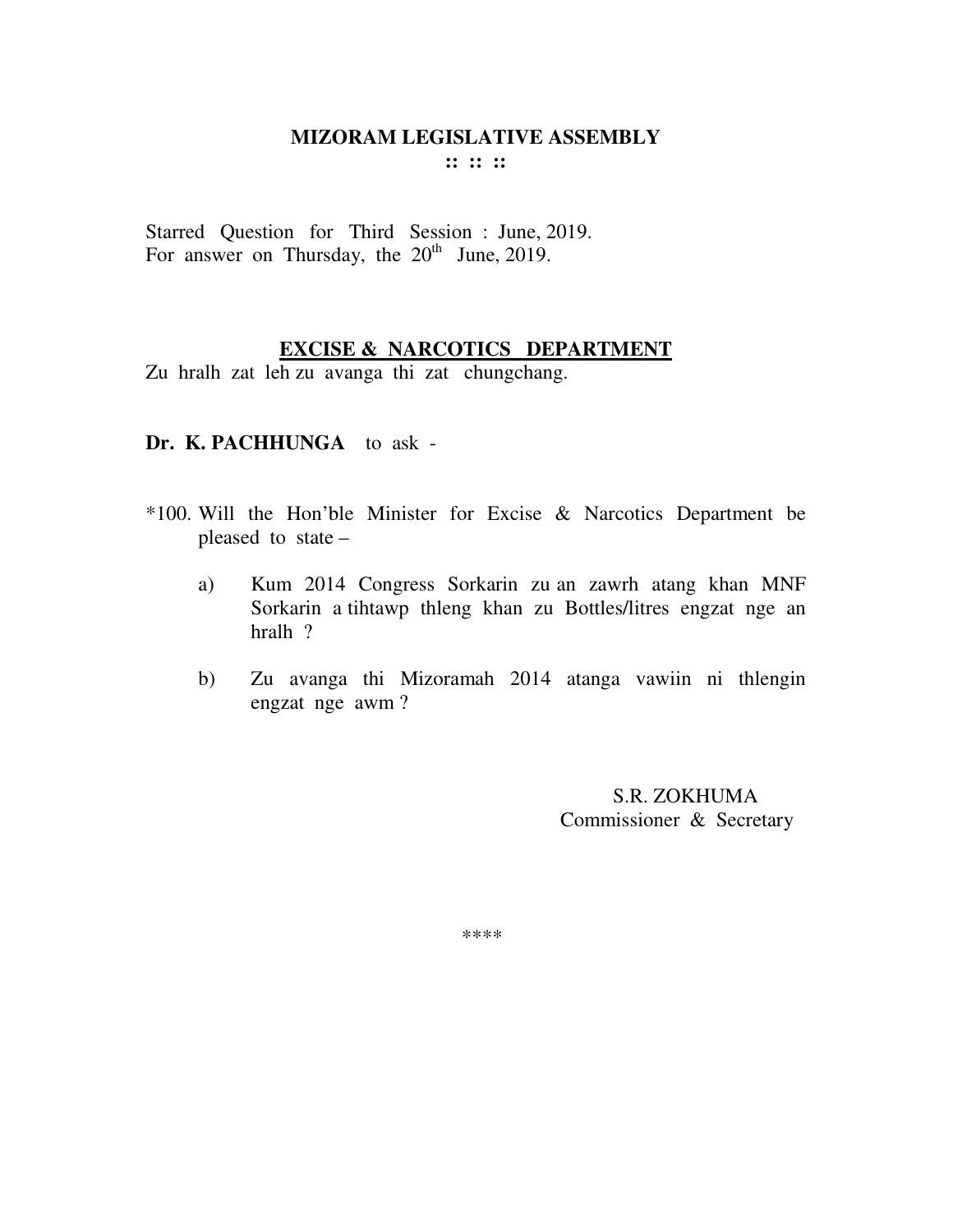Starred Question for Third Session : June, 2019. For answer on Thursday, the  $20<sup>th</sup>$  June, 2019.

# **HIGHER & TECHNICAL EDUCATION DEPARTMENT**

Mizoram Engineering College, Pukpui chungchang.

## **Dr. VANLALTANPUIA** to ask –

- \*101. Will the Hon'ble Minister for Higher & Technical Education Department be pleased to state –
	- a) Mizoram Engineering College, Pukpui Arsi rama sak mek hi engtikah nge class tan theih a nih ang ?
	- b) Tun dinhmunah class tan thei turin Sorkar a inbuatsaih fel tawh em ?

 S.R. ZOKHUMA Commissioner & Secretary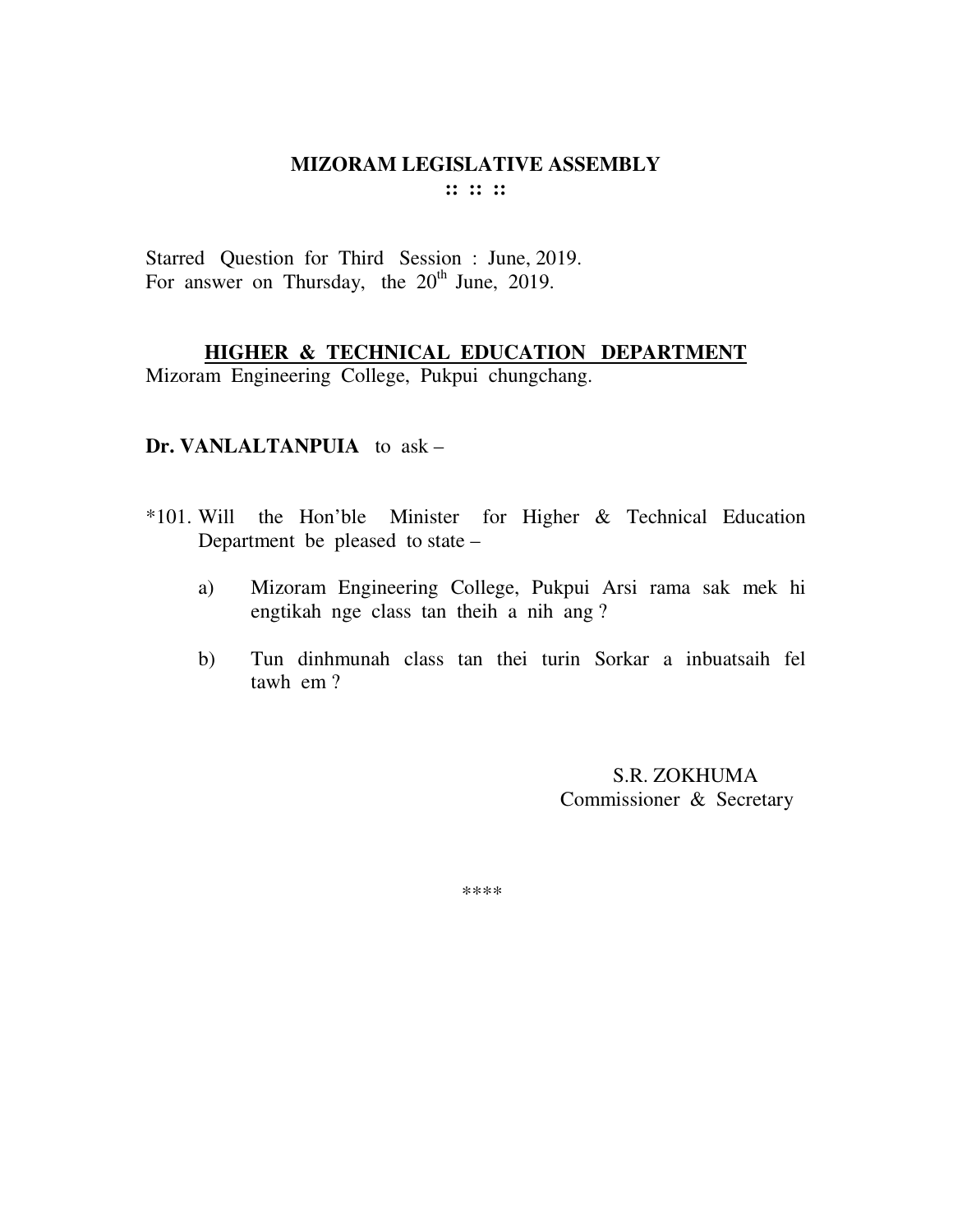Starred Question for Third Session : June, 2019. For answer on Thursday, the 20<sup>th</sup> June, 2019.

## PRINTING & STATIONERY DEPARTMENT

Printing & Stationery Department dawrtu chungchang.

#### Pu VANLALHLANA to ask -

- \*102. Will the Hon'ble Minister for Printing & Stationery Department be pleased to state -
	- Printing & Stationery Department atanga office mamawh lam hi a) Department engzatnge awm?
	- $b)$ Department-te hian an office mamawh hi Printing  $\&$ Stationery atang hian lam tur a ni em?

S.R. ZOKHUMA Commissioner & Secretary

 $\dots h\dots$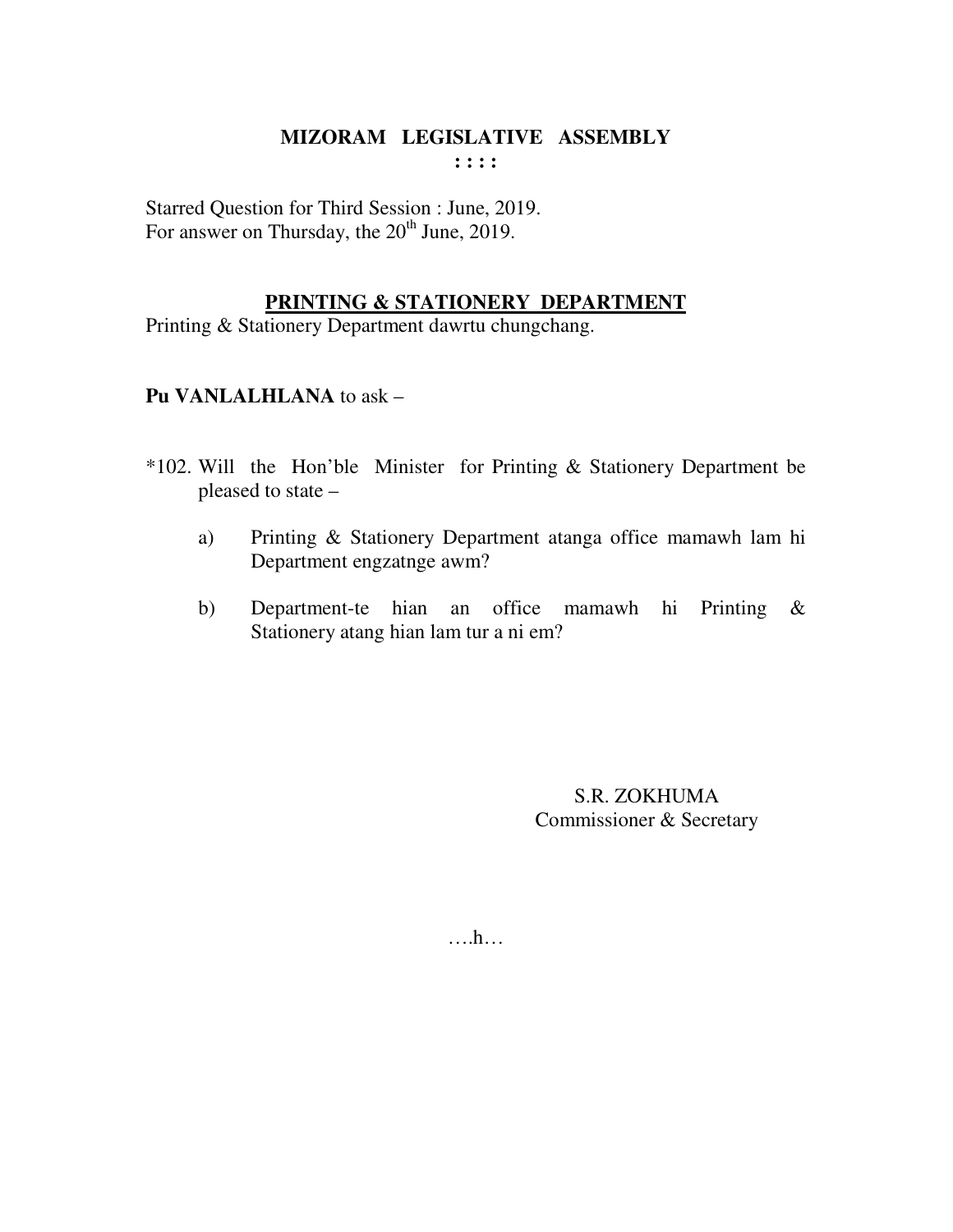$: : :$ 

Starred Question for Third Session: June, 2019. For answer on Thursday, the 20<sup>th</sup> June, 2019.

## **IRRIGATION & WATER RESOURCES DEPARTMENT**

Mamit District-a Irrigation Department dah chungchang.

#### Er. H.LALZIRLIANA to ask -

- $*103$ . Will the Hon'ble Minister for Irrigation & Water Resources Department be pleased to state -
	- Mamit District chhungah hian Irrigation Office setup tumna a awm (a)  $em?$
	- (b) Awm ta se, engtik hun velah nge office-a function theih ang?

**S.R.ZOKHUMA** Commissioner & Secretary

 $***Z***$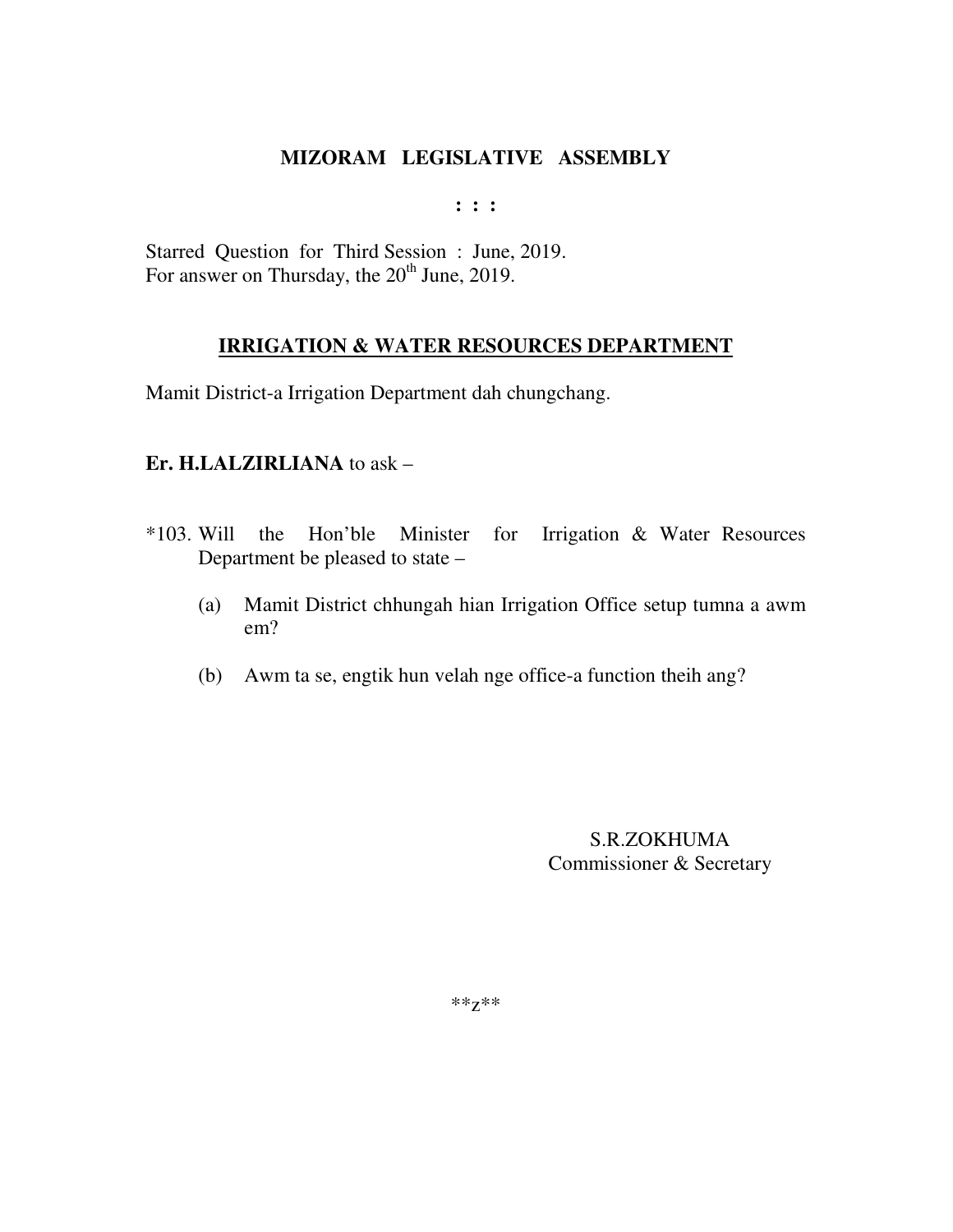**: : :** 

Starred Question for Third Session : June, 2019. For answer on Thursday, the 20<sup>th</sup> June, 2019.

# **FOOD, CIVIL SUPPLIES & CONSUMERS' AFFAIRS DEPARTMENT**

LPG Bottling Plant chungchang.

## **Pu V.L.ZAITHANZAMA** to ask –

- \*104. Will the Hon'ble Minister for Food, Civil Supplies & Consumers' Affairs Department be pleased to state –
	- (a) Mizoramah LPG Bottling Plant thar din tum a ni em?
	- (b) Oil Depot thar siam tum a ni em?

S.R.ZOKHUMA Commissioner & Secretary

\*\*z\*\*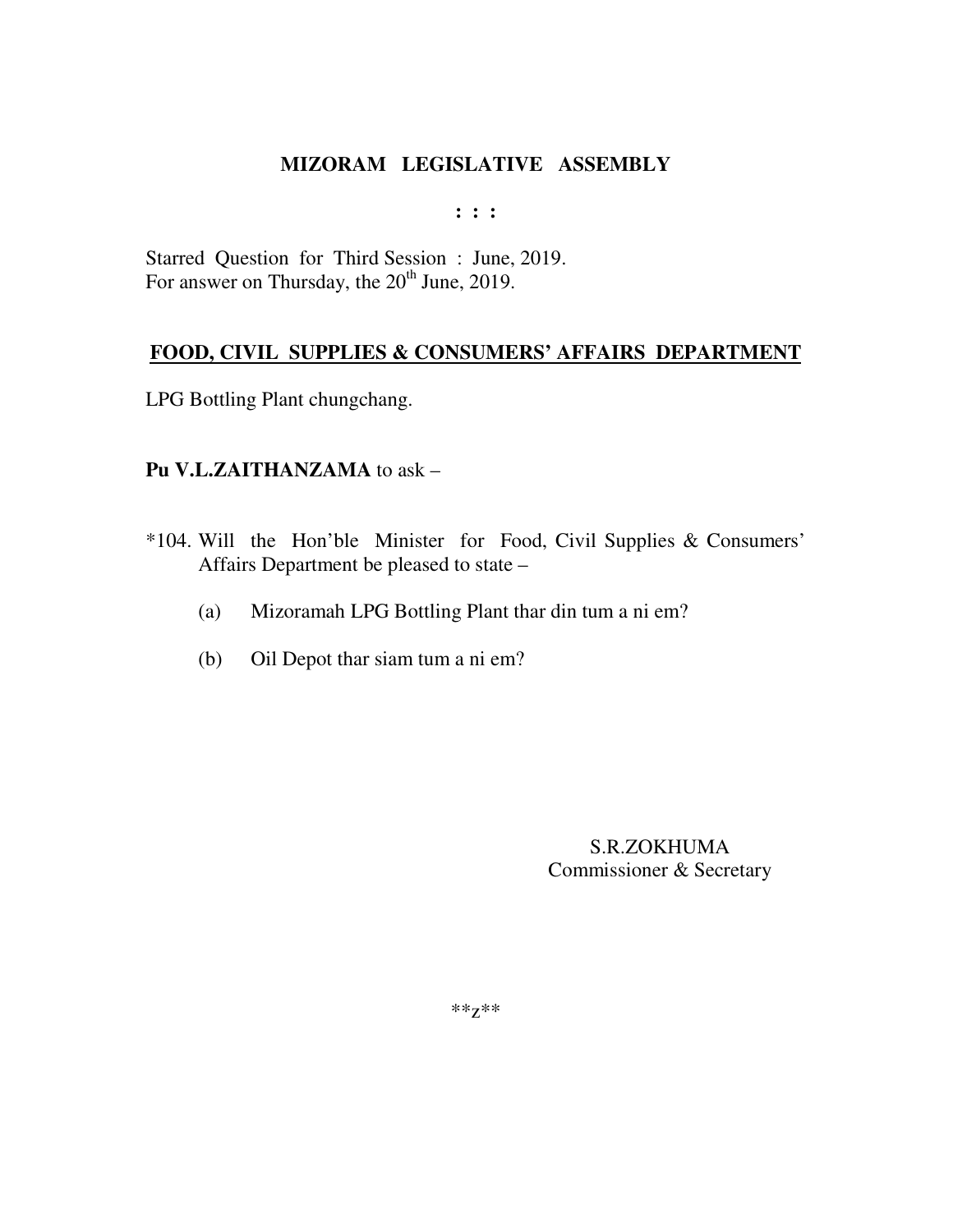$: : :$ 

Starred Question for Third Session: June, 2019. For answer on Thursday, the 20<sup>th</sup> June, 2019.

#### **EXCISE & NARCOTICS DEPARTMENT**

Excise & Narcotics Department dah chungchang.

#### Pu H.BIAKZAUA to ask -

\*105. Will the Hon'ble Minister for Excise & Narcotics Department be pleased to state -

Lawngtlai-ah Excise & Narcotics Department dah tumna a awm em?

**S.R.ZOKHUMA** Commissioner & Secretary

\*\* $Z^{**}$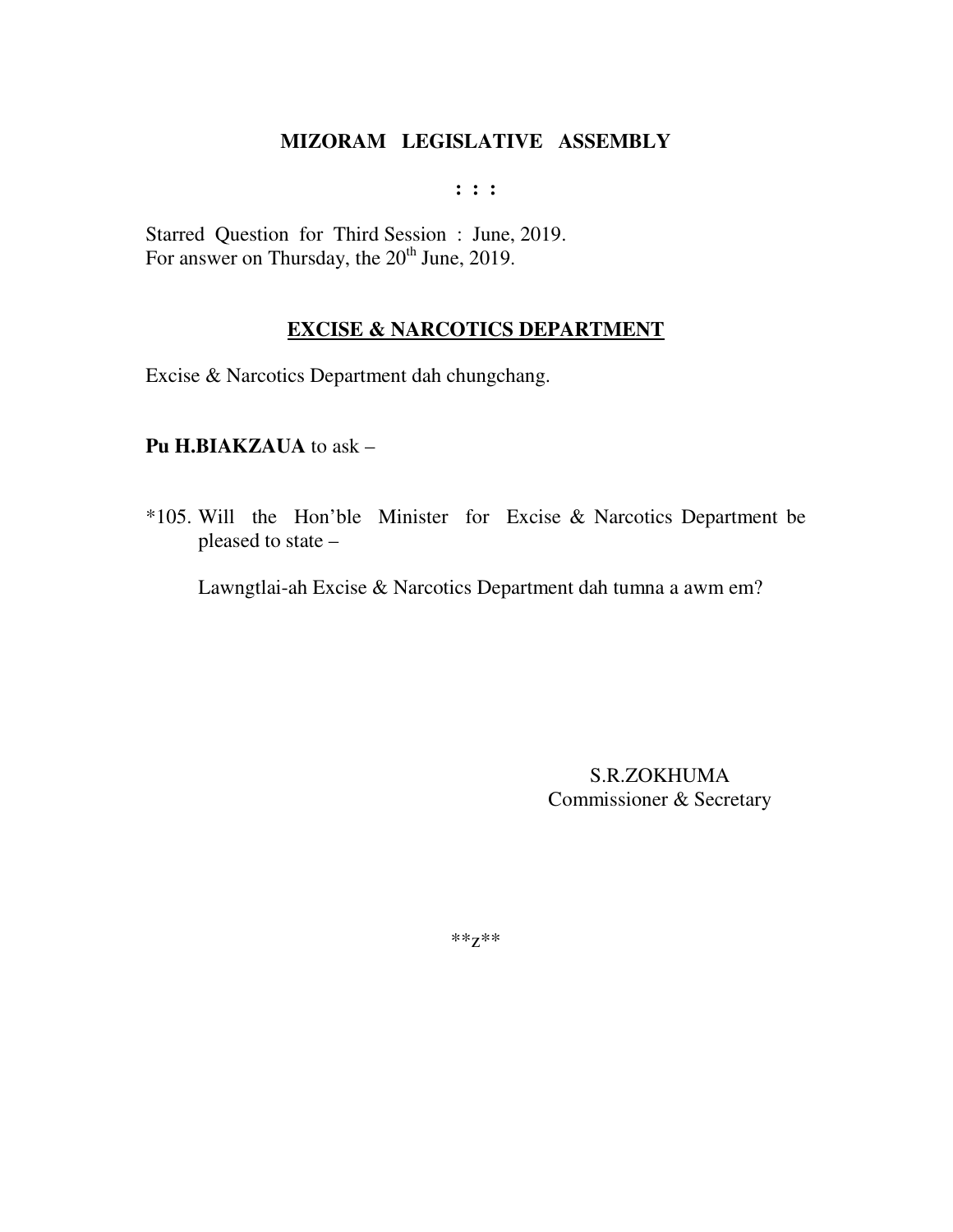#### **MIZORAM LEGISLATIVE ASSEMBLY**  $\mathbf{::} :: \mathbf{::}$

Starred Question for Third Session : June, 2019. For answer on Thursday, the 20<sup>th</sup> June, 2019.

# PUBLIC HEALTH ENGINEERING DEPARTMENT

Sewage Treatment Plant chungchang.

## Pu LALCHHUANTHANGA to ask -

 $*106.$  Will the Hon'ble Minister Public Health Engineering for Department be pleased to state -

Sewage Treatment Plant hi engtikah nge a function theih dawn?

S.R. ZOKHUMA Commissioner & Secretary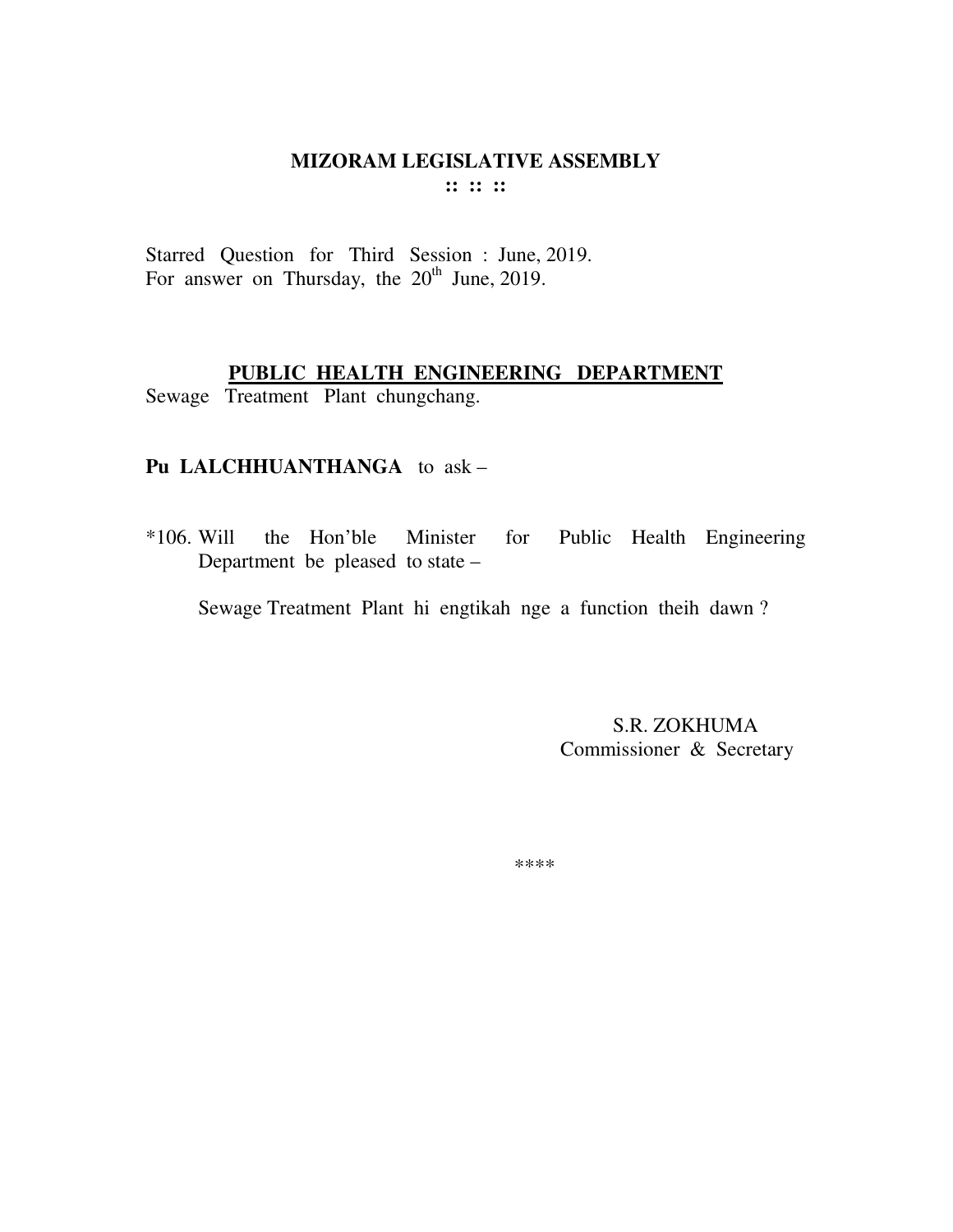**: : : :** 

Starred Question for Third Session : June, 2019. For answer on Thursday, the  $20^{th}$  June, 2019.

**FOOD, CIVIL SUPPLIES & CONSUMERS' AFFAIRS DEPARTMENT** Ration Chini sem chungchang.

**Pu LALDUHOMA Pu VANLALHLANA**  $\uparrow$  to ask – **Pu V.L. ZAITHANZAMA** 

- \*107. Will the Hon'ble Minister for Food, Civil Supplies & Consumers' Affairs Department be pleased to state –
	- a) Ration Chini supplier hi tu nge?
	- b) A rate?
	- c) Sem theih hun tur?
	- d) Ration-ah hian Chini (Sugar) sem a ni tawh em?
	- e) Sem a la nih loh chuan engtik atanga sem tur nge?
	- f) Chhungkaw khatah kg engzat nge sem tur, kg khat engzat man tur nge?

# S.R. ZOKHUMA Commissioner & Secretary

….h…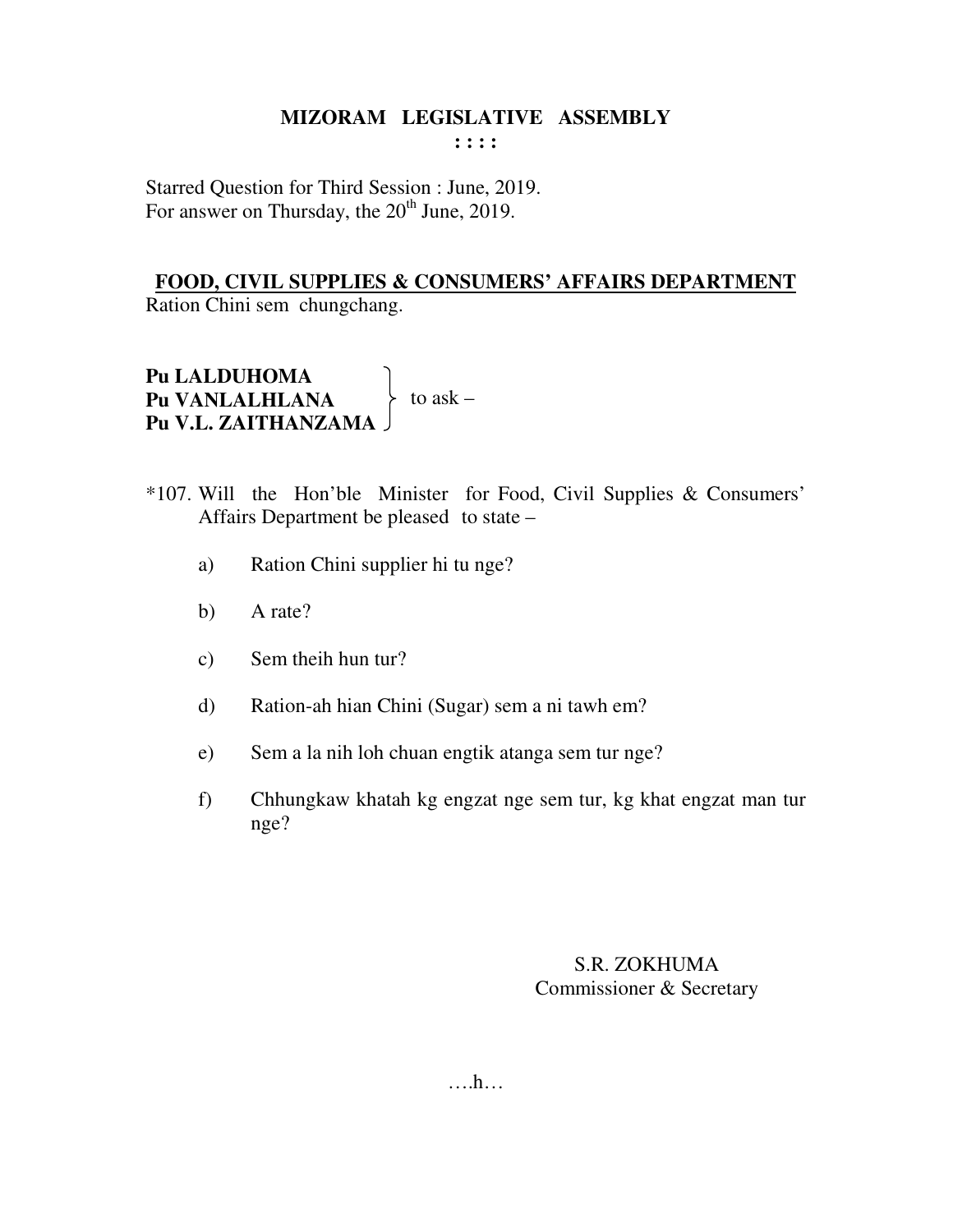**: : :** 

Starred Question for Third Session : June, 2019. For answer on Thursday, the 20<sup>th</sup> June, 2019.

## **FOOD, CIVIL SUPPLIES & CONSUMERS' AFFAIRS DEPARTMENT**

Thlakhata buhfai lei zat chungchang.

## **Pu C.NGUNLIANCHUNGA** to ask –

\*108. Will the Hon'ble Minister for Food, Civil Supplies & Consumers' Affairs Department be pleased to state –

Thlakhatah buhfai engzatnge FCI leh local atangin kan lei?

S.R.ZOKHUMA Commissioner & Secretary

\*\*z\*\*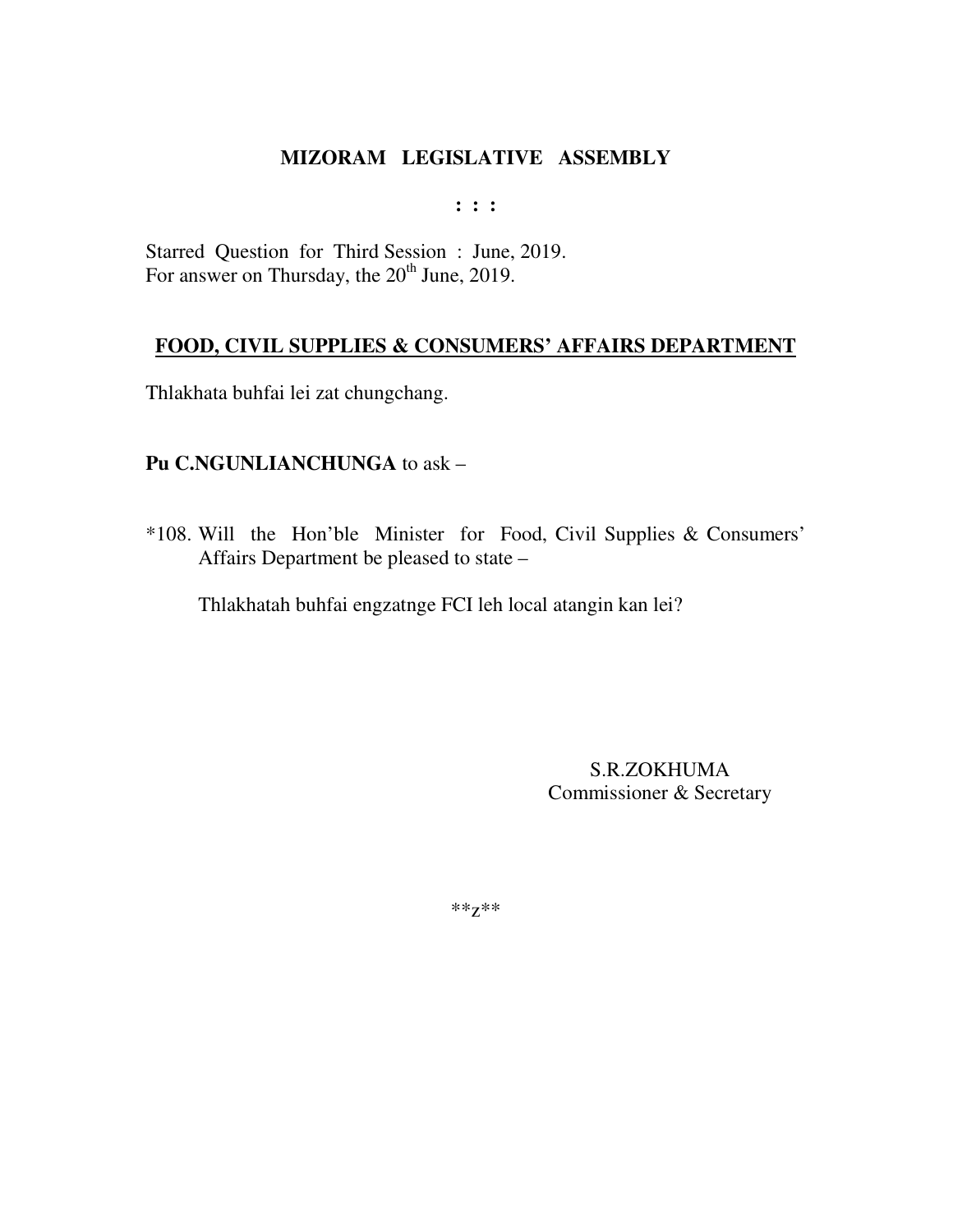**: : :** 

Starred Question for Third Session : June, 2019. For answer on Thursday, the 20<sup>th</sup> June, 2019.

# **FOOD, CIVIL SUPPLIES & CONSUMERS' AFFAIRS DEPARTMENT**

Cooking gas zawrh chungchang.

# **Pu LALDUHOMA** to ask –

- \*109. Will the Hon'ble Minister for Food, Civil Supplies & Consumers' Affairs Department be pleased to state –
	- (a) Tunlaia khawpui chhunga Homer Nirmal Gas Agency leh DG Business Nirmal Gas Agency ten awlsam zawka cooking gas an zawrh mek hi sorkarin a hriatpui em?
	- (b) Rintlak an ni em?

S.R. ZOKHUMA Commissioner & Secretary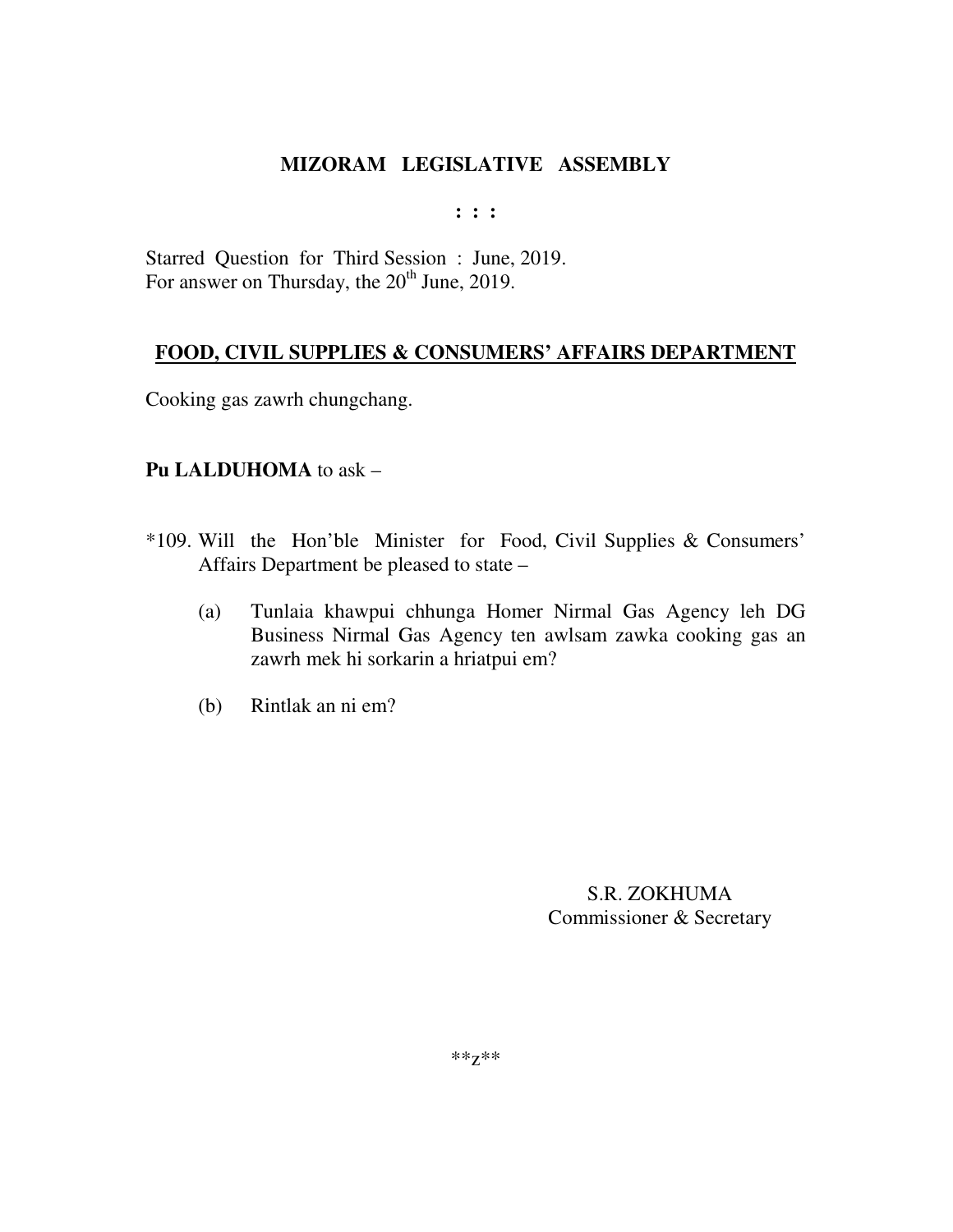Starred Question for Third Session : June, 2019. For answer on Thursday, the 20<sup>th</sup> June, 2019.

#### **PUBLIC HEALTH ENGINEERING DEPARTMENT**

Alternative Water Supply Scheme of Aizawl chungchang.

# **Pu C. LALSAWIVUNGA** to ask –

- \*110. Will the Hon'ble Minister for Public Health Engineering Department be pleased to state –
	- a) Alternative Water Supply Scheme of Aizawl thawhna tur sum sanction awm tawh hi thawh a ni tawh em?
	- b) Thawh a la ni lo anih chuan engnge a chhan?

S.R. ZOKHUMA Commissioner & Secretary

….h…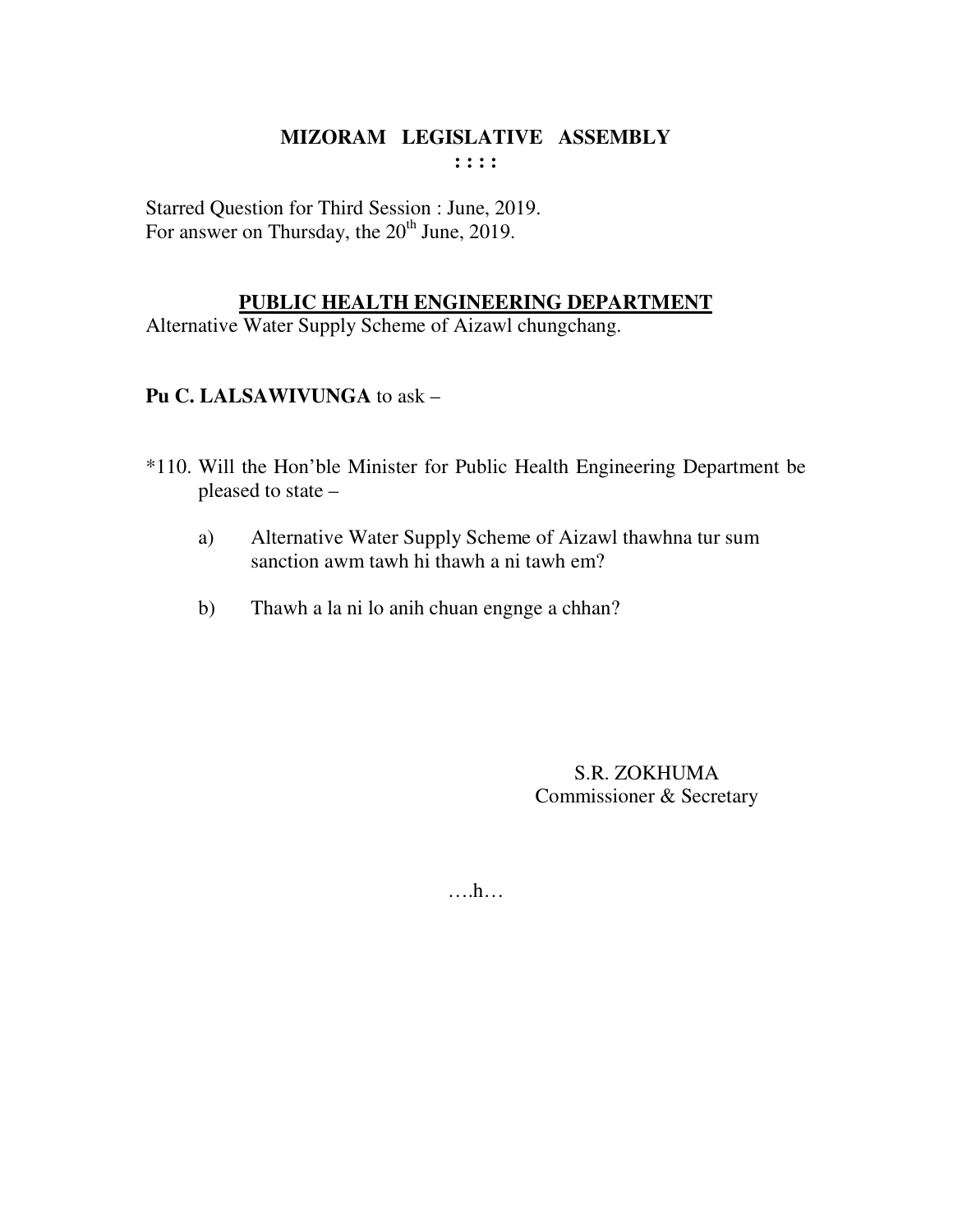Starred Question for Third Session : June, 2019. For answer on Thursday, the  $20<sup>th</sup>$  June, 2019.

## **FOOD, CIVIL SUPPLIES & CONSUMERS' AFFAIRS DEPARTMENT**

LPG home delivery chungchang.

#### **Dr. VANLALTHLANA** to ask -

- \*111. Will the Hon'ble Minister for Food, Civil Supplies & Consumers' Affairs Department be pleased to state –
	- a) LPG home delivery chungchangah kumin chhunga hma lak tawhna te a awm em ?
	- b) LPG home delivery hi engtik atanga hman theih beisei nge a nih ?

 S.R. ZOKHUMA Commissioner & Secretary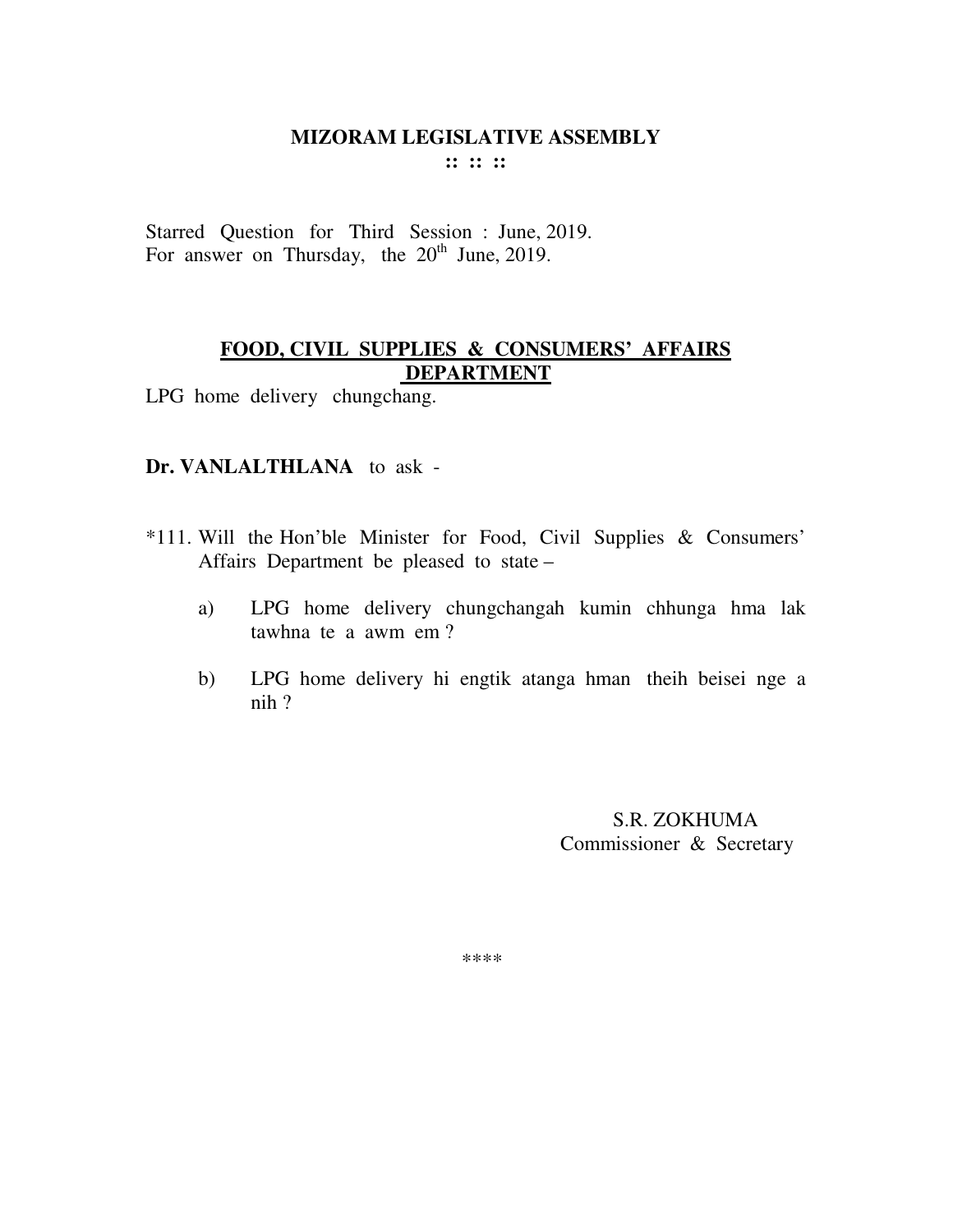Starred Question for Third Session : June, 2019. For answer on Thursday, the  $20^{th}$  June, 2019.

# **FOOD, CIVIL SUPPLIES & CONSUMERS' AFFAIRS DEPARTMENT**

Nitin mamawh Buhfai, Gas etc. chungchang.

#### **Dr. VANLALTANPUIA** to ask –

\*112. Will the Hon'ble Minister for Food, Civil Supplies & Consumers' Affairs Department be pleased to state –

Furpui lo thleng tur atan nitin mamawh Buhfai, Gas leh Oil etc. te Mizoramin hnianghnar taka kan neih theih nan engtin nge sorkar a inbuatsaih ?

> S.R. ZOKHUMA Commissioner & Secretary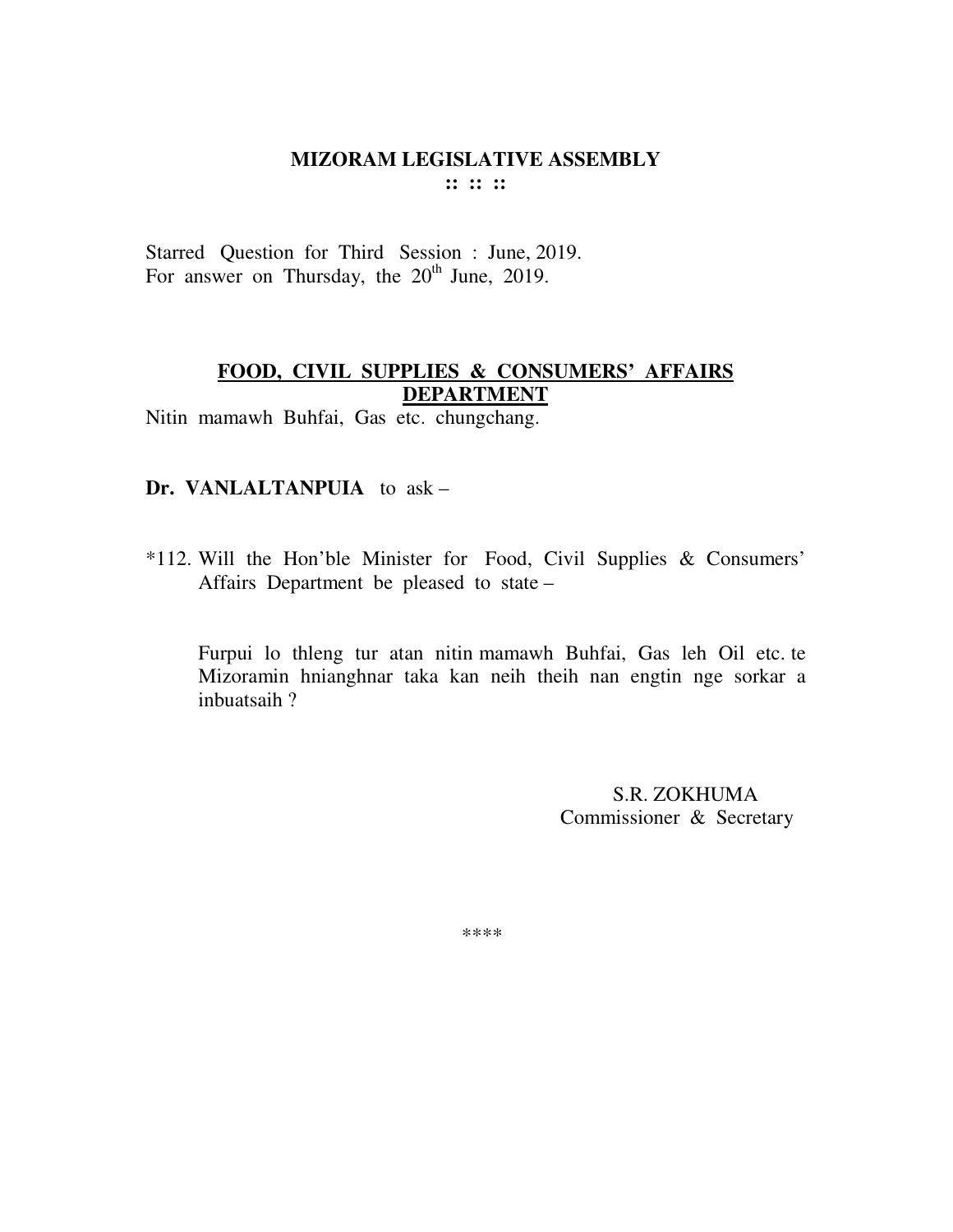**: : :** 

Starred Question for Third Session : June, 2019. For answer on Thursday, the 20<sup>th</sup> June, 2019.

# **HIGHER & TECHNICAL EDUCATION DEPARTMENT**

Mizoram Hindi Training College chungchang.

# **Dr. VANLALTHLANA** to ask –

- \*113. Will the Hon'ble Minister for Higher & Technical Education Department be pleased to state –
	- (a) Mizoram Hindi Training College hian General Financial Rules angin accounts an enkawl em?
	- (b) MHTC Principal hian Agra-a Enrichment Course kalna tur sum a lo pawt peng em?
	- (c) MHTC sum hmuh leh hman danah thil fel lo a awm em?
	- (d) MHTC Principal-in Master Degree, Global Open University atanga kum 1 leh a chanve chauha a dawn theih dan hi chhui chian a ni em?

S.R.ZOKHUMA Commissioner & Secretary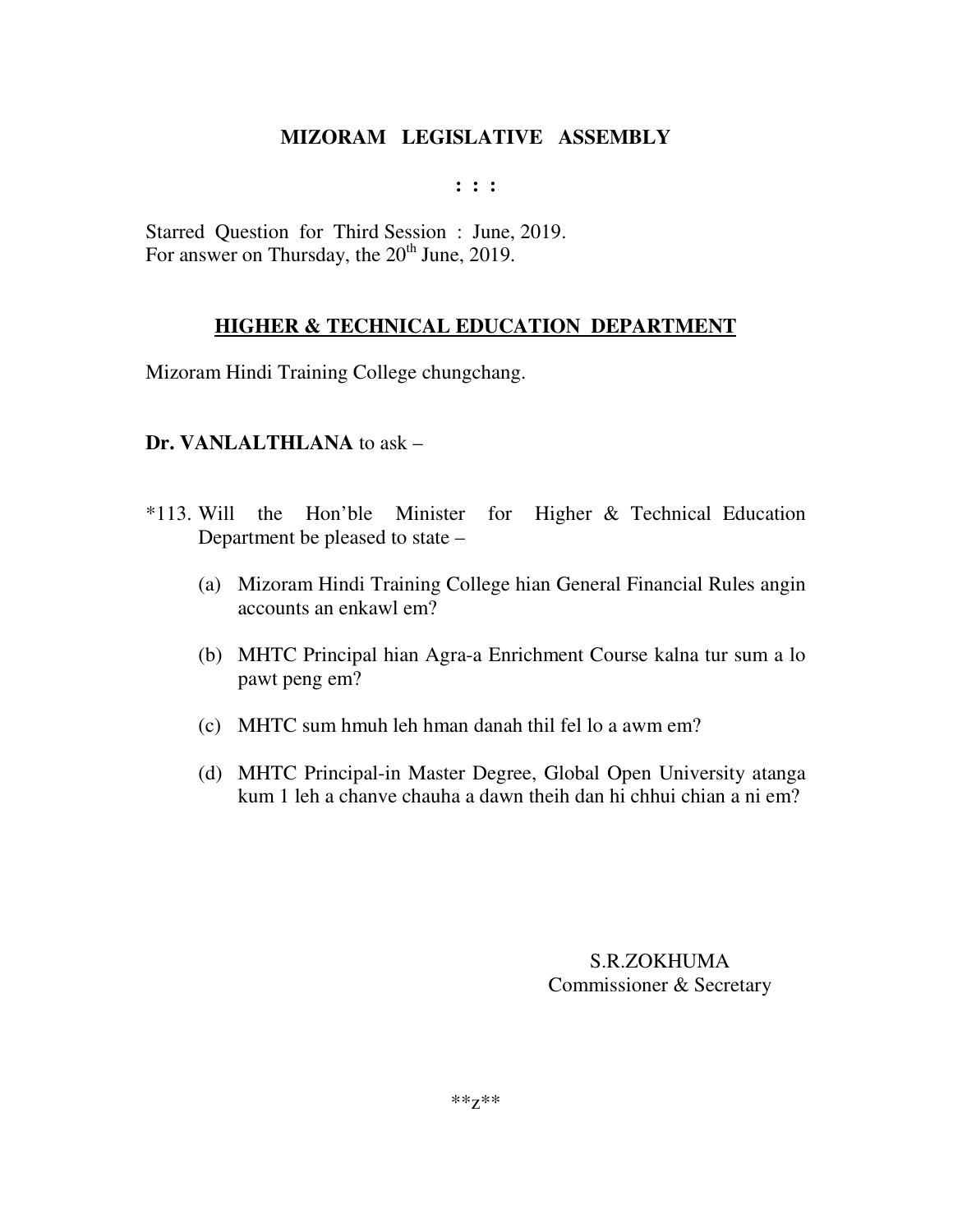**: : :** 

Starred Question for Third Session : June, 2019. For answer on Thursday, the  $20<sup>th</sup>$  June, 2019.

## **FOOD, CIVIL SUPPLIES & CONSUMERS' AFFAIRS DEPARTMENT**

Free LPG connection leh subsidy chungchang.

## **Pu B.D. CHAKMA** to ask –

- \*114. Will the Hon'ble Minister for Food, Civil Supplies & Consumers' Affairs Department be pleased to state –
	- (a) What is the total number of households who got free LPG connections under PM-UJWALA Yojana? Please mention district wise.
	- (b) What is the amount of government subsidy per LPG cylinder in Mizoram?
	- (c) Are the subsidised amounts get transferred directly to consumer's bank accounts regularly? If no, why?

S.R.ZOKHUMA Commissioner & Secretary